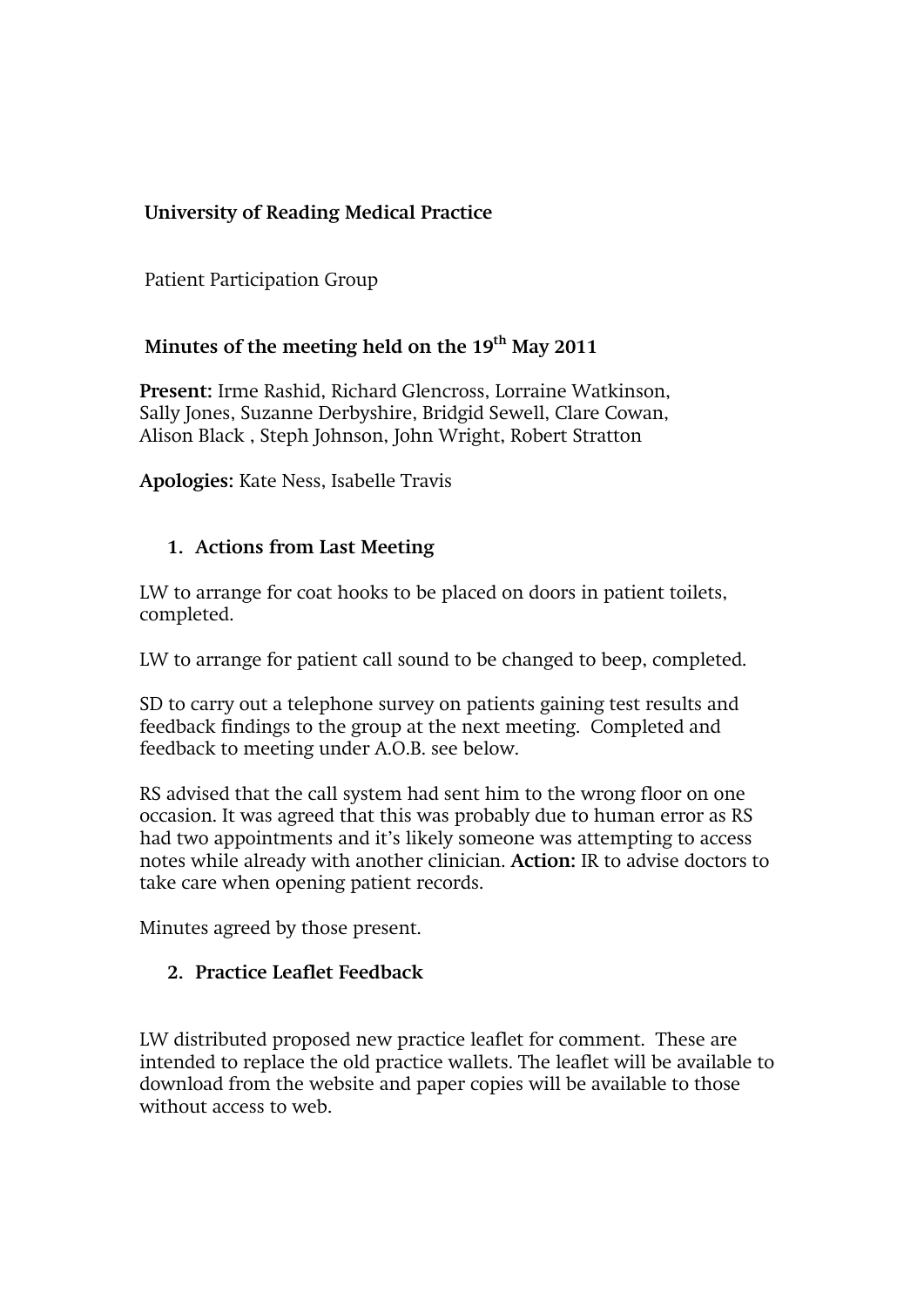RS felt the format was clear and informative

JW suggested that the leaflet should include contact details for Business Manager.

IR asked that everyone take a leaflet to look at home and to contact LW with any suggestions, comments. **Action: All**, Any suggestions etc to LW

### **3. You're Welcome update**

LW reported to those present that the Practice has received "You're Welcome" accreditation from the local council. We had to demonstrate that we provide specific services to young people and acknowledge and respect their right to confidentiality. The Practice is the first surgery in the area to receive this accreditation. The process involved LW submitting a large amount of evidence followed by a visit by a group of young people together with a youth worker from RBC. This was then followed up by a visit from a team of professionals. A number of suggestions for further improvements were made which will be taken into consideration.

#### **4. Feedback on Website**

IR explained that updating the practice website is being considered and asked for any comments / suggestions to be forwarded to LW. There were a number of points raised:

RG felt that the site is easy to navigate.

StJ reported that the site contains all the relevant information and that this is easy to find.

JW suggested it would be useful if there was the facility to change the on line appointment password. **Action LW & CC** to discuss this with LG.

AB advised that the University website is being changed in a year so it may be worth waiting before making major changes.

StJ felt that it's easier for students to navigate the site if the format used is similar to the main University webpages.

**Action All:** Any comments, suggestions to LW.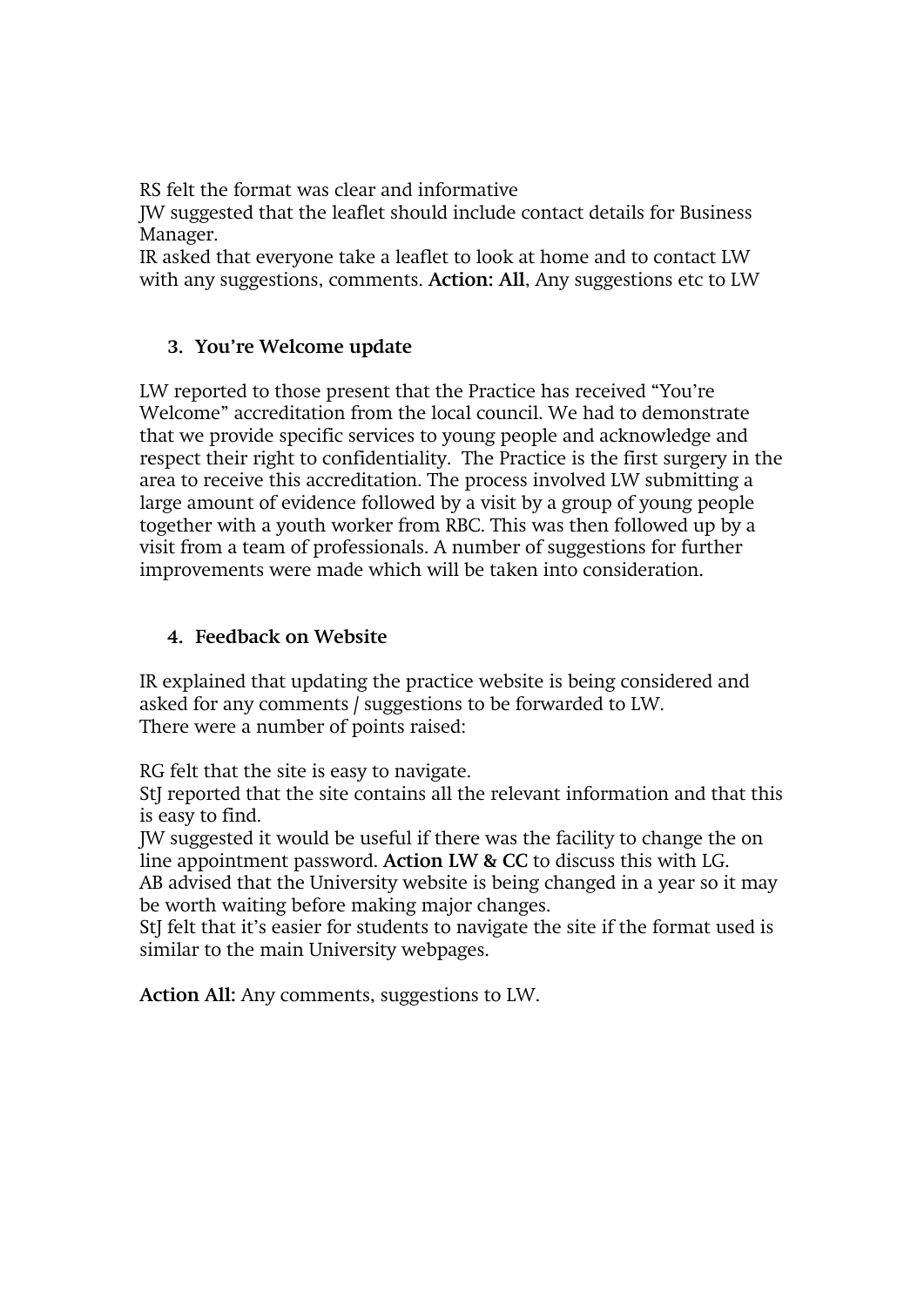# **5. Feedback on South Reading Consortium Patient Group Meeting**

SJ had attended the meeting of the above group on Wednesday  $18<sup>th</sup>$  May, held at the Melrose Surgery. SJ reported that the purpose of the group is similar to that of the Patient Participation Group but for all those practices within the South Reading Consortium, ie the group gets together to make suggestions and offer opinions on the service provided by the Consortium.

Any patients are able to attend if they wish, if interested they should contact Zoe Clarke at Melrose Surgery.

## **6. A.O.B**

- SD presented the report regarding the test result survey, it had been found that in the majority most people are very satisfied with the service they receive obtaining their test results. A couple of suggestions had been made which have been implemented to further improve the service.
- CC and LW advised that we have to have a patient participation group which is representative of the demographic of the registered patients.

The group will be involved with agreeing priorities in health care and decision making. LW advised that it is proving difficult to recruit new members and the forming of a virtual group is being considered. This would enable people to take part without having to attend meetings in person. Communication could be conducted by email, this possibility will have to be investigated further and will have to comply with issues of confidentiality etc.

StJ made various suggestions how various groups of students could be contacted, **Action LW** to discuss further with StJ.

This subject will be discussed again at next meeting.

Date of next meeting:  $13<sup>th</sup>$  October 2011